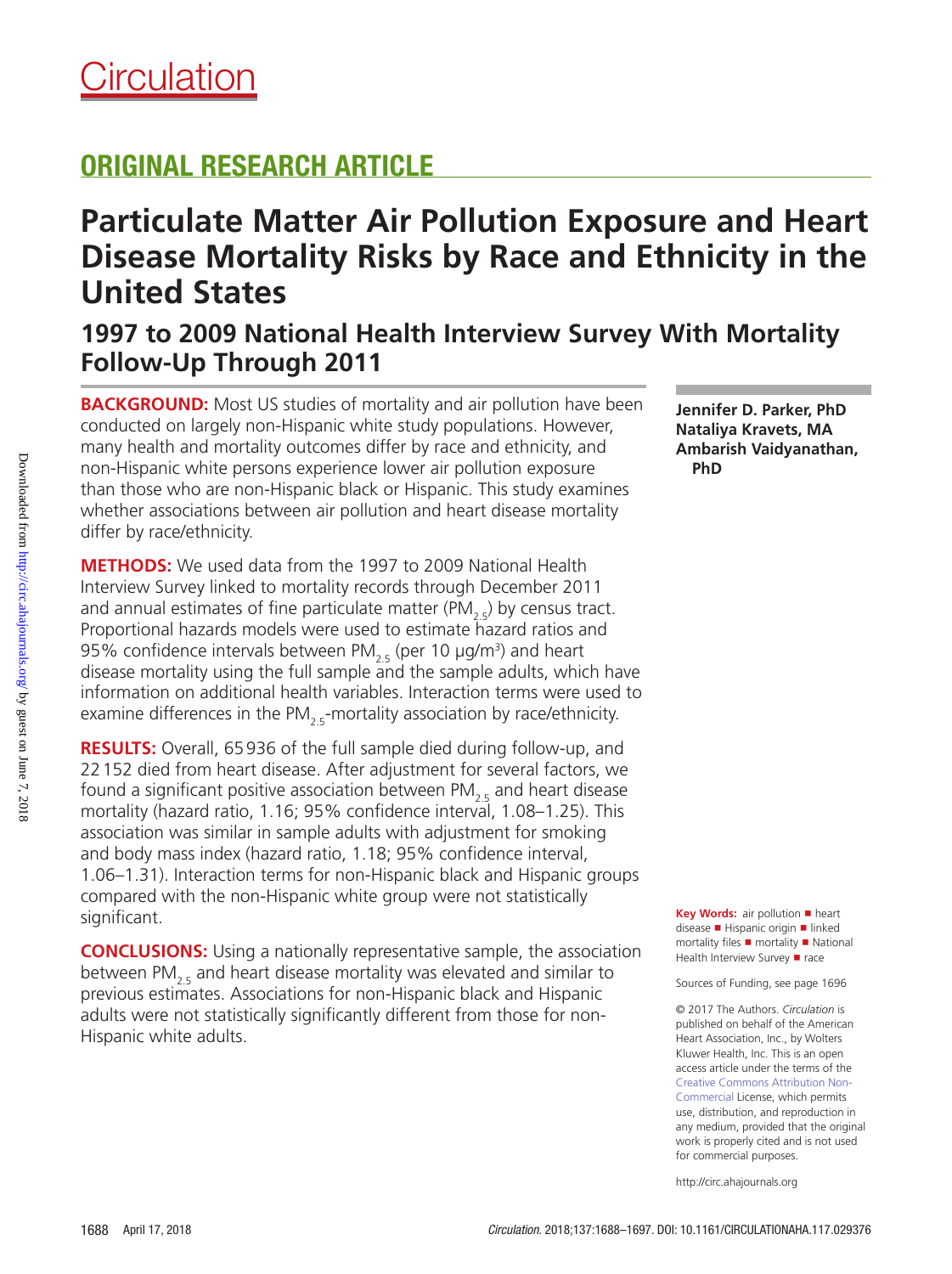## **Clinical Perspective**

### **What Is New?**

- This study describes the association between air pollution and heart disease mortality using nationally representative population health data in the United States, with a focus on whether the association differs by race and ethnicity.
- The association between air pollution and health disease mortality in the national sample was elevated and similar to estimates found in prior studies.
- After controlling for sociodemographic and geographic factors, associations between air pollution and heart disease mortality for non-Hispanic black and Hispanic adults were not statistically significantly different from that for non-Hispanic white adults.

## **What Are the Clinical Implications?**

• Many studies of air pollution and mortality in the United States have used subnational cohorts of largely non-Hispanic white adults. This study supports the application of findings from these studies for adults of other races and ethnicities in the United States.

**Published studies of chronic effects of long-term**<br>particulate matter air pollution exposure and<br>mortality outcomes have long been used to<br>inform air quality standards sot by the US Environparticulate matter air pollution exposure and mortality outcomes have long been used to inform air quality standards set by the US Environmental Protection Agency (EPA). Two of the original studies were the Six Cities Study<sup>1</sup> and the American Cancer Society study, $2$  with further analyses of these cohorts<sup>3-9</sup> using longer follow-up time. Numerous studies have subsequently been, and continue to be, published in the United States and elsewhere.10 Additional cohorts recently used to assess long-term air pollution and mortality in the United States include the Health Professional's Study,<sup>11</sup> the Nurses' Health Study,<sup>12-14</sup> the Women's Health Initiative,<sup>15</sup> and the California Teachers Study.16,17 The American Heart Association has concluded that the evidence is consistent with a causal relationship between fine particulate matter (PM<sub>2.5</sub>) exposure and cardiovascular morbidity and mortality.18

Most US studies have been limited to predominantly white study populations; in studies using more heterogeneous cohorts, sample sizes have been insufficient to examine separate associations by race and ethnicity or to examine whether associations differ by race and ethnicity. However, disadvantaged populations are overrepresented in areas with poorer air quality<sup>19–21</sup> and closer proximity to roads, a source of particulate matter air pollution.<sup>22</sup>

Associations between  $PM_{2,5}$  and mortality could differ among race and ethnicity groups for a variety of reasons, including differences in comorbidities and other risk factors. In the United States, non-Hispanic white adults are less likely to be obese<sup>23</sup> or have diabetes mellitus<sup>24</sup> than non-Hispanic black and Hispanic adults. Non-Hispanic black adults are more likely to have hypertension than either non-Hispanic white or Hispanic adults.25 More generally, non-Hispanic white adults are more likely to report excellent or very good health compared with Hispanic and non-Hispanic black adults.<sup>26</sup> Among these 3 groups, non-Hispanic black adults have the highest and Hispanic adults have the lowest death rates.<sup>26,27</sup>

Associations between air pollutant concentrations and mortality for the non-Hispanic black and Hispanic populations in the United States were recently examined in the Medicare population by Di and colleagues.<sup>28</sup> The Di study of >60 million Medicare enrollees reported that air pollution effects were more pronounced among self-identified racial minorities and those with Medicaid eligibility, where Medicaid eligibility served as a proxy for low income.

The objective of this analysis is to investigate the association between air pollution and heart disease mortality in the United States among adults ≥25 years of age, with attention to whether the association differs by race and ethnicity. Differences in exposure along with differing vulnerabilities among these groups related to underlying health and factors related to socioeconomic status may affect associations between air pollution and mortality.29

Toward this objective, we used the 1997 to 2009 National Health Interview Survey (NHIS) linked to the National Death Index (NDI) through 2011. Modeled and monitored air quality information obtained from the National Environmental Public Health Tracking Program, Centers for Disease Control and Prevention, for 2004 was merged by census tract. The NHIS is a nationally representative survey and includes a large number of non-Hispanic black and Hispanic adults. In addition, the NHIS includes information on underlying health status, health behaviors, and socioeconomic status.

## **METHODS**

## **Data Access**

The restricted use–linked NHIS-NDI files described previously<sup>30</sup> are available to researchers through the National Center for Health Statistics Research Data Center.<sup>31</sup> The air quality data described previously $32$  are available from the National Center for Environmental Health and can be combined with the NHIS-NDI files in the Research Data Center. One author (N.K.) had full access to the data and performed the primary data analysis.

## **Data**

The NHIS is a large nationally representative survey of the civilian noninstitutionalized US population. Briefly, the NHIS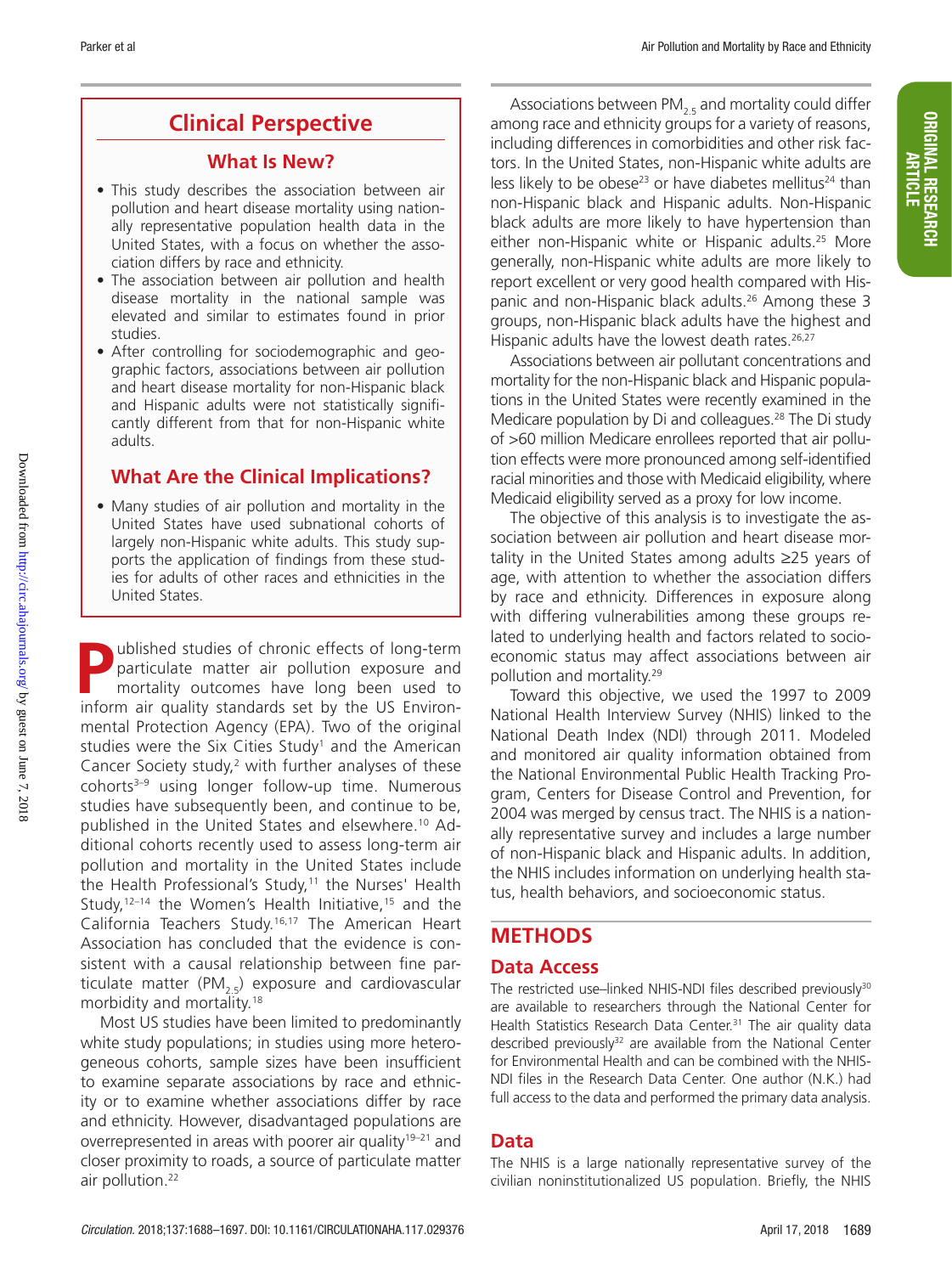is a cross-sectional household interview survey that has been conducted continuously throughout the year since the 1950s. Although the design of the survey changes over time, in general, the first stage of its multistage probability design consists of a sample of primary sampling units (PSUs) drawn from a set of geographically defined PSUs. PSUs are counties or groups of counties or a metropolitan statistical area. Approximately every decade, the NHIS design changes, including changes in PSUs and oversampled subgroups. The probabilities of selection, along with adjustments for nonresponse and poststratification, are reflected in the sample weights. Additional information is available elsewhere.<sup>33,34</sup>

NHIS survey years 1985 to 2009 have been linked with mortality follow-up through December 31, 2011. Mortality information is based on the results from a probabilistic match between the NHIS and NDI death certificate records. The NHIS-NDI files are described elsewhere.<sup>30</sup>

 Restricted-use NHIS data files with geographic information, including county of residence and other census units (eg, tracts), allowed the merging of the air quality indicators described later.

Data collection and informed consent procedures for the NHIS and linkage of the NHIS to the NDI are approved by the National Center for Health Statistics Ethics Review Board. The health data used in this article are deidentified survey data linked to mortality status, with exposures aggregated to the census tract level. Research with deidentified survey data are not subject to the federal regulations on the protection of human research subjects, 45 CFR 46.101(b)(4).

This study is limited to the 1997 to 2009 NHIS. Although the sample sizes varied during these years, generally ≈35000 to 40000 households (yielding 80000–100000 respondents) were sampled annually. NHIS household response rates during this time period ranged from a high of 92% in 1997 to a low of 82% in 2009. Of those in the survey, some had insufficient data for linkage and were not included. The 1995 to 2005 sample design included 358 PSUs, and the 2006 to 2015 design included 428 PSUs. During the years used for this study, non-Hispanic black and Hispanic populations were among the subgroups that were oversampled.

#### **Air Quality Data**

The Centers for Disease Control and Prevention have been collaborating with the US EPA on the development of air quality metrics for public health surveillance.<sup>35,36</sup> For this analysis, measurements of daily 24-hour average PM $_{2.5}$  concentrations (μg/m<sup>3</sup>) were obtained from the US EPA's Data Mart<sup>37</sup> for monitors designated as Federal Reference Methods in the Air Quality System (AQS). A daily census tract-level dataset was created by estimating the average concentration among all monitors within the tract for each monitored day. In addition, we obtained daily estimates of  $PM_{2.5}$  that were generated using a Bayesian space-time downscaler fusion model developed by the US EPA and its partners.<sup>38</sup> The downscaler modeling approach combines output from the Community Multiscale Air Quality model with measurements from the AQS, yielding air quality predictions at specific point locations. The theory, development, and initial evaluation of the downscaler have been published.<sup>38-41</sup> Daily predictions of 24-hour average PM $_{2.5}$  concentrations (µg/m<sup>3</sup>) were generated at the

2010 US census tract centroid locations over the entire conterminous United States using the US EPA's downscaler software.<sup>38</sup> In addition, daily county-level estimates of PM<sub>2.5</sub> were generated from both downscaler and AQS data products using a population-weighted approach, where tract populations were used to weight daily tract-level PM<sub>2.5</sub>.

Using the restricted-use NHIS files with geographic information, our analysis relied primarily on census tract concentrations. County-specific exposure concentrations were used in some sensitivity analyses. For the primary analysis, we used annual average  $PM_{2.5}$  estimates from the downscaler model, averaged over the calendar year 2004, the approximate midpoint of the study period, and calculated by census tract. For comparison, we evaluated several alternative PM<sub>2.5</sub> concentration estimates, including 2004 monitored estimates (AQS county level) and tract-level downscaler estimates for other years (2001, 2008). These air quality indicators were linked to NHIS respondents at the census tract level.

We used a single year (2004) for the primary analysis to simplify the exposure assignment for multiple reasons. First, survey respondents entered the study and, if they died, exited the study at different times. Although average exposures based on all follow-up time could have been calculated, this approach would have required appropriate control of exposure assignment for the survivors to avoiding biasing comparisons. In addition, these exposures would not capture time-use patterns, residential mobility, or exposure occurring before survey participation. Second, for survey years before 2000,  $PM_{25}$  measurements are less consistently available, making the aforementioned method untenable for earlier survey years. Third, we found high correlations in exposure concentrations across years, suggesting that relative exposures across locations may be similar at the national level.

#### **Mortality Outcomes**

Our primary outcome was heart disease mortality. Because the *International Classification of Diseases* codes changed from the *International Classification of Diseases, Ninth Revision*, to the *International Classification of Diseases, Tenth Revision*, during the years of these data, we used the composite codes available on the NHIS-NDI file to define heart disease mortality (variable U-113, codes 056–064 and 067– 071, in the online documentation<sup>42</sup>). In secondary analyses, we examined all-cause mortality (excluding unintentional injury U-113 codes 114–123), ischemic heart disease mortality (U-113 codes 059–063), and cerebrovascular disease mortality (U-113 code 070).

#### **Covariates**

The NHIS includes information on numerous health-related indicators; however, some indicators differ by survey year, both in the actual questions and the allowed responses. Because the span of survey years in this analysis used different survey instruments, an effort was made to create a set of comparable covariates related to mortality.

Race and Hispanic origin are collected in the NHIS using 2 separate questions. Although the allowed survey responses have changed over time, particularly in the collection of multiplerace information, responses were categorized for this study as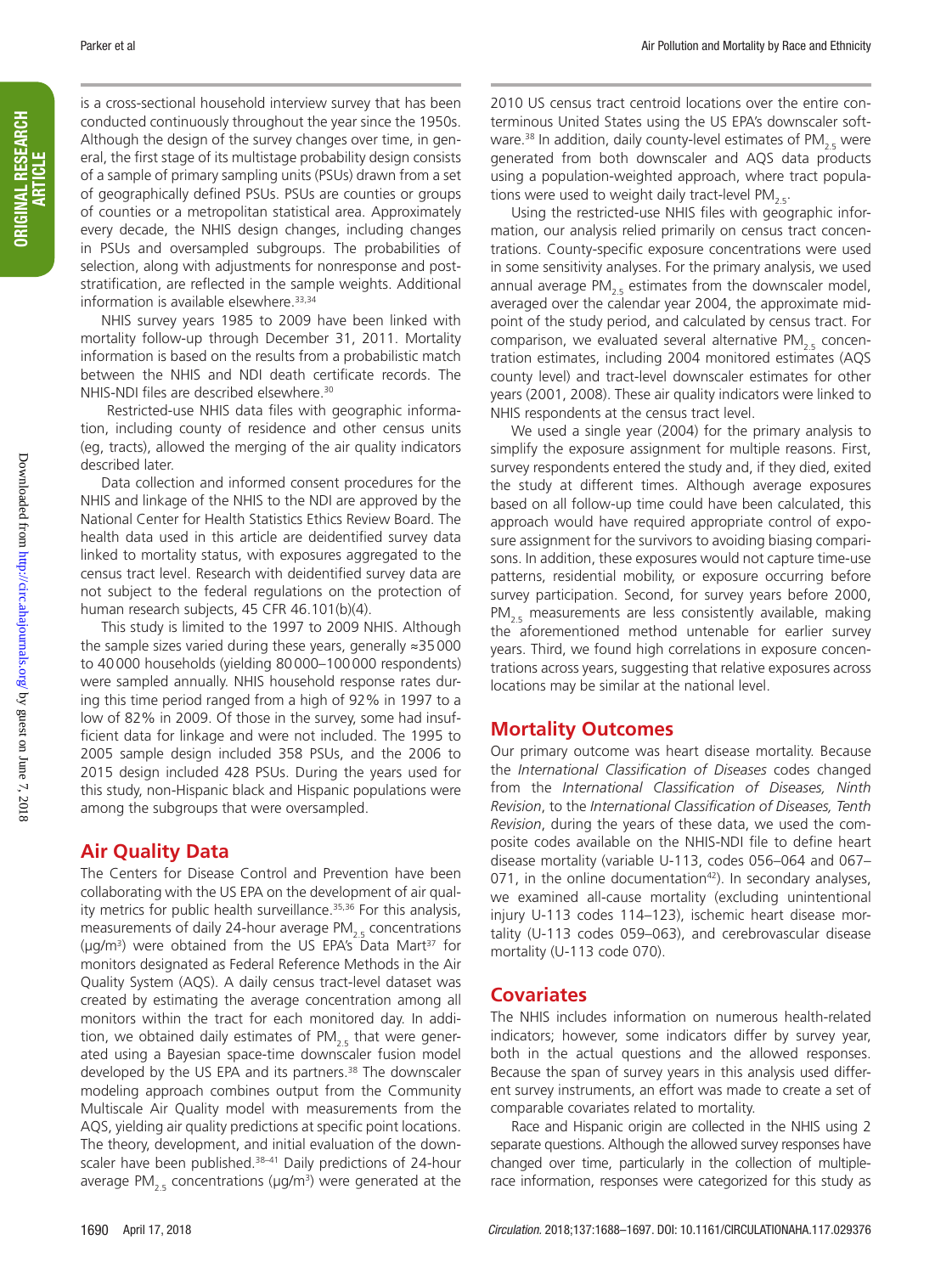non-Hispanic white, non-Hispanic black, Hispanic, and all other races and ethnicities (which includes multiple races). Although the other category is too heterogeneous for meaningful inference, respondents who reported other races and ethnicities are included in the total, and estimates are shown for completeness.

Age at interview (single years) and sex (male or female) were easily combined across survey years. Education at the time of interview was coded into the following categories: less than high school education, high school diploma or General Equivalency Diploma, and more than high school diploma or General Equivalency Diploma. Marital status at the time of the interview was coded as married, widowed, never married, or divorced/separated.

The percentage of poverty level was based on family income and family size and composition using US Census Bureau poverty thresholds. Because reported family income on the NHIS is often missing, we used the multiply imputed income files to obtain poverty status.<sup>43</sup>

 During the survey data years used for this study, only 1 adult in a family was asked for detailed health information on the sample adult questionnaire. As a result, fewer participants have information for body mass index (BMI). BMI is equal to weight (in kg) divided by height (in cm) squared. BMI was categorized as <18.4, 18.4–25, 25–30, and >30) and smoking status (never, former, current) at the time of interview. The impact of these variables on the associations is assessed in separate models, and the smaller subset is referred to as the sample adult subset.

Three county-level characteristics were included: median household income for 2000, urbanization, and climate region of the country. Urbanization was coded using the 2006 Urban Rural Classification Scheme for Counties.44 Using this scheme, counties were coded into 6 groups: large central metropolitan counties, large fringe metropolitan counties, medium metropolitan counties, small metropolitan counties, micropolitan counties, and noncore counties (nonmetropolitan counties that are not in a micropolitan statistical area). Climate regions are aggregations of states based on homogenous long-term climatology. A description of these regions is available from the National Center for Environmental Information.<sup>45</sup>

## **Study Population**

Using the 1997 to 2009 NHIS-linked mortality files, this study was limited to adults ≥25 years of age at interview, eligible for the NDI linkage, who were living in 1 of the 48 contiguous states. Of these adults, 0.4% were missing information on marital status, 1.0% were missing information on education, and 1.0% were missing information on health status. After deleting records missing data for ≥1 of those variables, 657238 adults were available for the full-sample analysis. Smoking status and BMI were only asked of 1 adult per household. Among this group, 320512 had complete data for the sample adult subset analyses.

## **Analysis**

#### *Statistical Methods*

Discrete-time proportional hazards models were used to describe the relationship between mortality outcomes and air pollution indicators. For these models, the date of the interview was considered the beginning time and the date

ORIGINAL RESEARCH ARTICLE

**ORIGINAL RESEARCH** 

of death for decedents was considered the end time. In the heart disease analyses, decedents with other causes of death were censored at the date of death. For survivors, death was censored at December 31, 2011, the last day of mortality follow-up. All models were stratified by sex and age at interview, which was grouped into 10-year intervals (25–34, 35–44, 45–54, 55–64, 65–74, 75–84, ≥85) to allow for sufficient sample sizes for assessing interactions and certain cause-specific analyses. Sensitivity analyses examined using age in 5-year intervals (with top coding at 85 years of age). Additional sensitivity analyses assessed using age as the time scale in the survival models, with exact date of birth at the beginning time rather than the interview date.<sup>46,47</sup>

Hazard ratios (HRs) are expressed per 10 U of PM<sub>2.5</sub> concentration, where  $PM_{2.5}$  concentration is modeled linearly as a continuous variable. The relationship between  $PM_{25}$  concentration and mortality has been shown to be close to linear for daily mortality,48 and this simplifying assumption facilitates comparisons by race/ethnicity in this study and with prior studies that report HR on a linear scale. Sensitivity analyses examined quartiles of PM<sub>2.5</sub> rather than PM<sub>2.5</sub> as a continuous variable.

A series of adjusted models were fit for each mortality outcome. First, we included poverty status, education, and marital status as covariates. We fit additional models controlling for geographic (region and urbanicity) and demographic (median household income within census tract) contextual variables. Because health-related factors may act as either confounders or intervening variables, separate models were fit with health status, cigarette smoking, and BMI. Models including smoking and BMI were fit to the sample adult subset.

To address our study question, models included interaction terms for race/ethnicity and air pollution.

SUDAAN software was used for the complex survey design of the NHIS. We used survey weights recalibrated in SUDAAN to control for the differential ineligibility for the NDI match and, as needed, for the unavailable exposure information (AQS models).49

### **RESULTS**

The description of the study population is shown in Table 1. Demographic and geographic factors, such as age group, marital status, education, and poverty status, all differed by race and ethnicity groups. For example, ≈10% of the non-Hispanic white adults were ≥75 years of age at the time of the interview compared with ≈6% of the non-Hispanic black and <4% of the Hispanic adults. Fewer than half of non-Hispanic white adults (≈20%) lived in the most urban counties at the interview compared with >40% of non-Hispanic black (43%) and ≈50% of Hispanic (52%) adults. Patterns were similar using the sample adult subset, although this sample adult subset had relatively fewer males and fewer who were married at the time of the interview than the full sample (data not shown).

The distribution of PM<sub>2.5</sub> by quartile differed by race/ ethnicity (*P*<0.01). About 37% of non-Hispanic black and one third of Hispanic adults lived in areas with PM<sub>25</sub> concentrations in the highest quartile in 2004,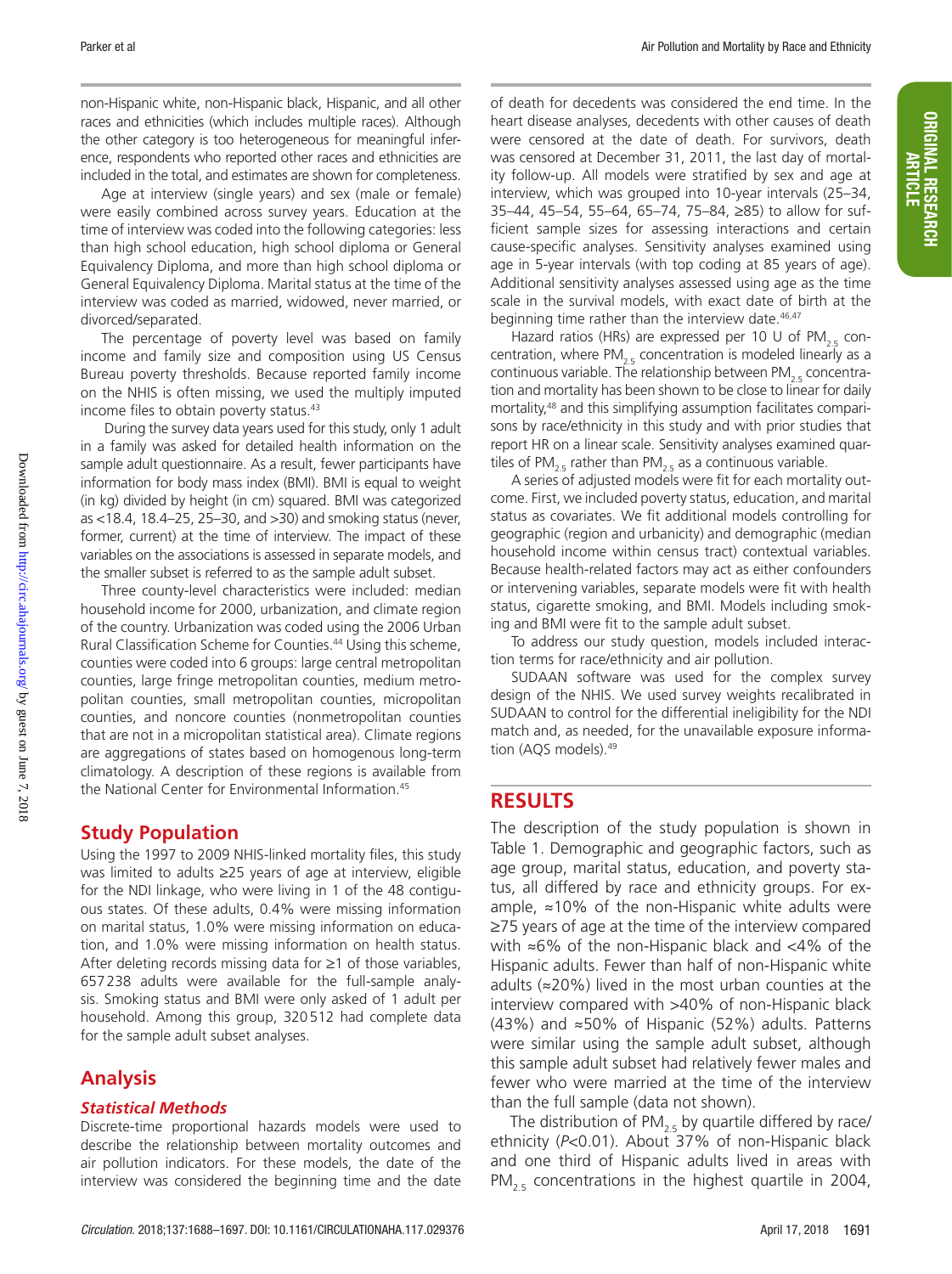#### **Table 1. Characteristics of Study Participants**

|                                                 | Distribution, %* |                              |                 |                                     |                                                            |  |  |  |  |
|-------------------------------------------------|------------------|------------------------------|-----------------|-------------------------------------|------------------------------------------------------------|--|--|--|--|
|                                                 |                  |                              |                 |                                     |                                                            |  |  |  |  |
|                                                 | <b>Total</b>     | <b>Non-Hispanic</b><br>White | <b>Hispanic</b> | <b>Non-Hispanic</b><br><b>Black</b> | <b>All Other</b><br><b>Races and</b><br><b>Ethnicities</b> |  |  |  |  |
|                                                 | $n=657238$       | n=422450                     | n=121109        | n=84880                             | n=28799                                                    |  |  |  |  |
| Characteristic                                  |                  |                              |                 |                                     |                                                            |  |  |  |  |
| Sex                                             |                  |                              |                 |                                     |                                                            |  |  |  |  |
| Male                                            | 47.8             | 48.0                         | 50.1            | 43.9                                | 47.2                                                       |  |  |  |  |
| Female                                          | 52.2             | 52.0                         | 49.9            | 56.1                                | 52.8                                                       |  |  |  |  |
| Age at interview, y                             |                  |                              |                 |                                     |                                                            |  |  |  |  |
| $25 - 35$                                       | 21.3             | 18.6                         | 32.5            | 24.8                                | 28.8                                                       |  |  |  |  |
| $36 - 45$                                       | 23.5             | 22.3                         | 28.0            | 25.6                                | 26.2                                                       |  |  |  |  |
| $46 - 55$                                       | 21.6             | 22.0                         | 18.5            | 22.0                                | 21.2                                                       |  |  |  |  |
| $56 - 65$                                       | 15.1             | 16.2                         | 10.6            | 14.0                                | 12.8                                                       |  |  |  |  |
| $66 - 75$                                       | 10.1             | 11.0                         | 6.5             | 8.3                                 | 7.1                                                        |  |  |  |  |
| >75                                             | 8.5              | 9.9                          | 3.8             | 5.7                                 | 4.0                                                        |  |  |  |  |
| Marital status                                  |                  |                              |                 |                                     |                                                            |  |  |  |  |
| Married                                         | 64.8             | 67.5                         | 65.4            | 43.6                                | 71.1                                                       |  |  |  |  |
| Widowed                                         | 7.4              | 7.9                          | 4.4             | 8.4                                 | 4.8                                                        |  |  |  |  |
| Divorced/separated                              | 13.7             | 13.1                         | 13.6            | 20.4                                | 8.5                                                        |  |  |  |  |
| Never married                                   | 14.1             | 11.6                         | 16.7            | 27.7                                | 15.6                                                       |  |  |  |  |
| Education                                       |                  |                              |                 |                                     |                                                            |  |  |  |  |
| < 12 y or no high school                        | 16.5             | 12.0                         | 43.4            | 21.1                                | 13.3                                                       |  |  |  |  |
| High school or GED                              | 30.0             | 31.0                         | 24.7            | 32.3                                | 20.3                                                       |  |  |  |  |
| More than high school                           | 53.5             | 57.0                         | 31.9            | 46.6                                | 66.4                                                       |  |  |  |  |
| Family income (percentage of poverty threshold) |                  |                              |                 |                                     |                                                            |  |  |  |  |
| < 100%                                          | 10               | 6.7                          | 21.3            | 19.8                                | 11.3                                                       |  |  |  |  |
| 100% to 199%                                    | 17.4             | 14.9                         | 28.6            | 23.0                                | 16.9                                                       |  |  |  |  |
| 200% to 299%                                    | 17.1             | 16.9                         | 18.2            | 18.1                                | 15.6                                                       |  |  |  |  |
| 300% to 399%                                    | 14.5             | 15.2                         | 11.6            | 13.0                                | 13.1                                                       |  |  |  |  |
| 400% to 499%                                    | 11.3             | 12.2                         | 7.4             | 8.9                                 | 10.6                                                       |  |  |  |  |
| ≥500%                                           | 29.8             | 34.0                         | 13.0            | 17.2                                | 32.5                                                       |  |  |  |  |
| Urbanization <sup>44</sup>                      |                  |                              |                 |                                     |                                                            |  |  |  |  |
| Large central metropolitan                      | 27.5             | 20.4                         | 51.7            | 42.9                                | 46.9                                                       |  |  |  |  |
| Large fringe metropolitan                       | 24.6             | 26.0                         | 17.4            | 21.5                                | 26.2                                                       |  |  |  |  |
| Medium metropolitan                             | 20.7             | 22.1                         | 17.6            | 17.9                                | 13.8                                                       |  |  |  |  |
| Small metropolitan                              | 9.9              | 11.3                         | 5.7             | 6.9                                 | 5.2                                                        |  |  |  |  |
| Micropolitan (nonmetropolitan)                  | 10.7             | 12.4                         | 5.5             | 6.7                                 | 5.1                                                        |  |  |  |  |
| Noncore                                         | 6.7              | 7.9                          | 2.3             | 4.1                                 | 2.9                                                        |  |  |  |  |
| Climate region <sup>45</sup>                    |                  |                              |                 |                                     |                                                            |  |  |  |  |
| Central                                         | 17.4             | 19.8                         | 5.8             | 16.1                                | 9.0                                                        |  |  |  |  |
| East North Central                              | 8.9              | 10.6                         | 2.1             | 5.8                                 | 5.9                                                        |  |  |  |  |
| Northeast                                       | 21.8             | 22.6                         | 15.5            | 23.1                                | 21.0                                                       |  |  |  |  |
| South                                           | 13               | 11.4                         | 21.8            | 16.4                                | 9.7                                                        |  |  |  |  |
| Southeast                                       | 17.9             | 16.9                         | 14.5            | 30.7                                | 11.5                                                       |  |  |  |  |
| Southwest                                       | 4.8              | 4.7                          | 8.9             | 1.1                                 | 4.8                                                        |  |  |  |  |
| West                                            | 10.6             | 7.4                          | 28.7            | 5.8                                 | 31.3                                                       |  |  |  |  |
|                                                 |                  |                              |                 |                                     |                                                            |  |  |  |  |

(*Continued*)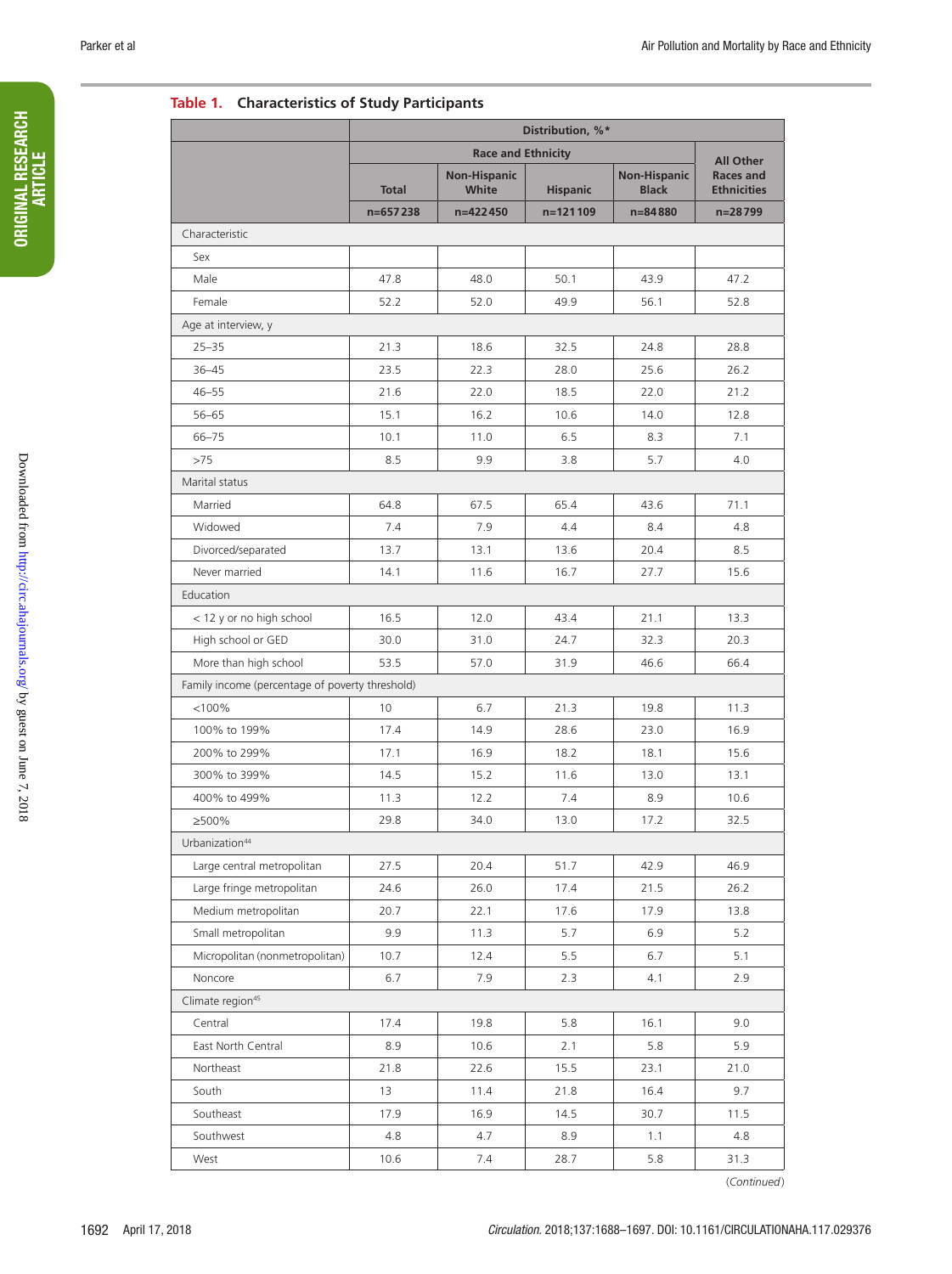#### **Table 1. Continued**

|                                                                          | <b>Race and Ethnicity</b>                                       |            |            |                                     |                                 |  |  |  |
|--------------------------------------------------------------------------|-----------------------------------------------------------------|------------|------------|-------------------------------------|---------------------------------|--|--|--|
|                                                                          | <b>Non-Hispanic</b><br>White<br><b>Hispanic</b><br><b>Total</b> |            |            | <b>Non-Hispanic</b><br><b>Black</b> | Races and<br><b>Ethnicities</b> |  |  |  |
|                                                                          | $n=657238$                                                      | $n=422450$ | $n=121109$ | $n = 84880$                         | $n = 28799$                     |  |  |  |
| Northwest                                                                | 3.9                                                             | 4.5        | 2.4        | 0.8                                 | 5.7                             |  |  |  |
| West North Central                                                       | 1.7                                                             | 2.2        | 0.3        | 0.3                                 | 1.1                             |  |  |  |
| Quartilest of PM <sub>25</sub> concentrations ( $\mu$ g/m <sup>3</sup> ) |                                                                 |            |            |                                     |                                 |  |  |  |
| < 10.1                                                                   | 25.2                                                            | 26.1       | 34.7       | 10.5                                | 23.4                            |  |  |  |
| $\geq 10.1$ but < 11.8                                                   | 25.0                                                            | 26.9       | 15.8       | 22.1                                | 24.6                            |  |  |  |
| $≥11.8$ but <13.6                                                        | 25.0                                                            | 25.8       | 16.3       | 30.2                                | 21.8                            |  |  |  |
| $\geq 13.6$                                                              | 24.8                                                            | 21.3       | 33.3       | 37.2                                | 30.2                            |  |  |  |

GED indicates General Equivalency Degree.

\*Percentages may not sum to 100% because of rounding.

†Quartile values are also shown in Table 2.

Source: 1997 to 2009 National Health Interview Survey with mortality follow-up through December 30, 2011.<sup>30</sup>

>13.6 µg/m3 . In contrast, only 21% of non-Hispanic white adults lived in areas with  $PM_{25}$  concentrations in the highest quartile (Table 1).

Overall, 65936 of the full analytic sample died during follow-up (9112 non-Hispanic black, 47654 non-Hispanic white, and 7472 Hispanic). Of these, 22152 died from heart disease (3249 non-Hispanic black, 16171 non-Hispanic white, and 2237 Hispanic). In the sample adult subset, 37683 died during follow-up (5398 non-Hispanic black, 28165 non-Hispanic white, and 3415 Hispanic); 13000 died from heart disease.

Percentiles of  $PM<sub>2.5</sub>$  levels calculated for 2004, 2001, and 2008 by census tract and for 2004 using only AQS values were calculated using the weighted values for the sample and are shown in Table 2. Weighted correlations for survey participants between years for the tract-level estimates were 0.96 for years 2001 and 2004 and 0.91 for years 2004 and 2008.

Using the whole sample, the HR for the unadjusted association between heart disease mortality and 2004

| Table 2. Distribution of PM <sub>25</sub> $\mu/m^3$ Annual |
|------------------------------------------------------------|
| <b>Concentration (Weighted)</b>                            |

|                              | 10 <sup>th</sup><br>Percentile | 25 <sup>th</sup><br>Percentile | 75 <sup>th</sup><br><b>Median</b><br><b>Percentile</b> |              | 90 <sup>th</sup><br><b>Percentile</b> |
|------------------------------|--------------------------------|--------------------------------|--------------------------------------------------------|--------------|---------------------------------------|
| 2004 DS<br>whole<br>sample   | 8.7                            | 10.1                           | 11.8                                                   | 13.6         | 14.7                                  |
| 2008 DS<br>whole<br>sample   | 8.0                            | 9.7                            | 11.1                                                   | 12.3<br>13.1 |                                       |
| 2001 DS<br>whole<br>sample   | 9.2                            | 10.9                           | 13.1                                                   | 15.2         | 16.8                                  |
| 2004<br>DS AQS<br>subsample* | 8.8                            | 10.6                           | 12.3                                                   | 14.0         | 15.1                                  |

AQS indicates Air Quality System; DS, downscaler; and PM $_{2.5}$ , fine particulate matter.

\*The AQS subsample has 458920 adults.

PM<sub>2.5</sub> was 1.19 (95% confidence interval [CI], 1.12–1.27) (Table 3). In the fully adjusted model using the whole sample (after controlling for demographic, health, contextual factors, and survey year), the estimated HR decreased to 1.16 (95% CI, 1.08–1.25). This estimate was similar using the sample adult subset and adjusting for BMI and smoking (HR, 1.18; 95% CI, 1.06–1.31).

For all-cause mortality, the unadjusted HR (1.08; 95% CI, 1.04–1.13) decreased to 1.03 (95% CI, 0.99–

|                  | Table 3. Hazard Ratios and 95% Confidence Intervals                      |
|------------------|--------------------------------------------------------------------------|
|                  | for Association Between PM <sub>25</sub> (per 10 µg/m <sup>3</sup> ) and |
| <b>Mortality</b> |                                                                          |

|                             | <b>Full Sample</b> |        | <b>Sample Adult</b><br><b>Subset</b> |           |      |        |  |
|-----------------------------|--------------------|--------|--------------------------------------|-----------|------|--------|--|
|                             | <b>HR</b>          | 95% CI |                                      | <b>HR</b> |      | 95% CI |  |
| Heart disease               |                    |        |                                      |           |      |        |  |
| Unadjusted                  | 1.19               | 1.12   | 1.27                                 |           |      |        |  |
| Plus demographic factors*   | 1.16               | 1.10   | 1.24                                 |           |      |        |  |
| Plus reported health status | 1.13               | 1.06   | 1.20                                 |           |      |        |  |
| Plus contextual factorst    | 1.17               | 1.08   | 1.26                                 |           |      |        |  |
| Plus survey year            | 1.16               | 1.08   | 1.25                                 | 1.16      | 1.05 | 1.29   |  |
| Plus BMI/smoking            |                    |        |                                      | 1.18      | 1.06 | 1.31   |  |
| All cause‡                  |                    |        |                                      |           |      |        |  |
| Unadjusted                  | 1.08               | 1.04   | 1.13                                 |           |      |        |  |
| Plus demographic factors*   | 1.06               | 1.02   | 1.10                                 |           |      |        |  |
| Plus reported health status | 1.03               | 0.99   | 1.07                                 |           |      |        |  |
| Plus contextual factorst    | 1.04               | 0.99   | 1.09                                 |           |      |        |  |
| Plus survey year            | 1.03               | 0.99   | 1.08                                 | 1.05      | 0.99 | 1.12   |  |
| Plus BMI/smoking            |                    |        |                                      | 1.08      | 1.01 | 1.16   |  |

BMI indicates body mass index; CI, confidence interval; HR, hazard ratio; and PM<sub>2.5</sub>, fine particulate matter.

\*Demographic factors include sex, family income as percentage of poverty threshold, marital status, education, and race/ethnicity.

†Contextual factors include county-level income, region of the county, and urbanization.

‡All-cause mortality excludes unintentional injuries.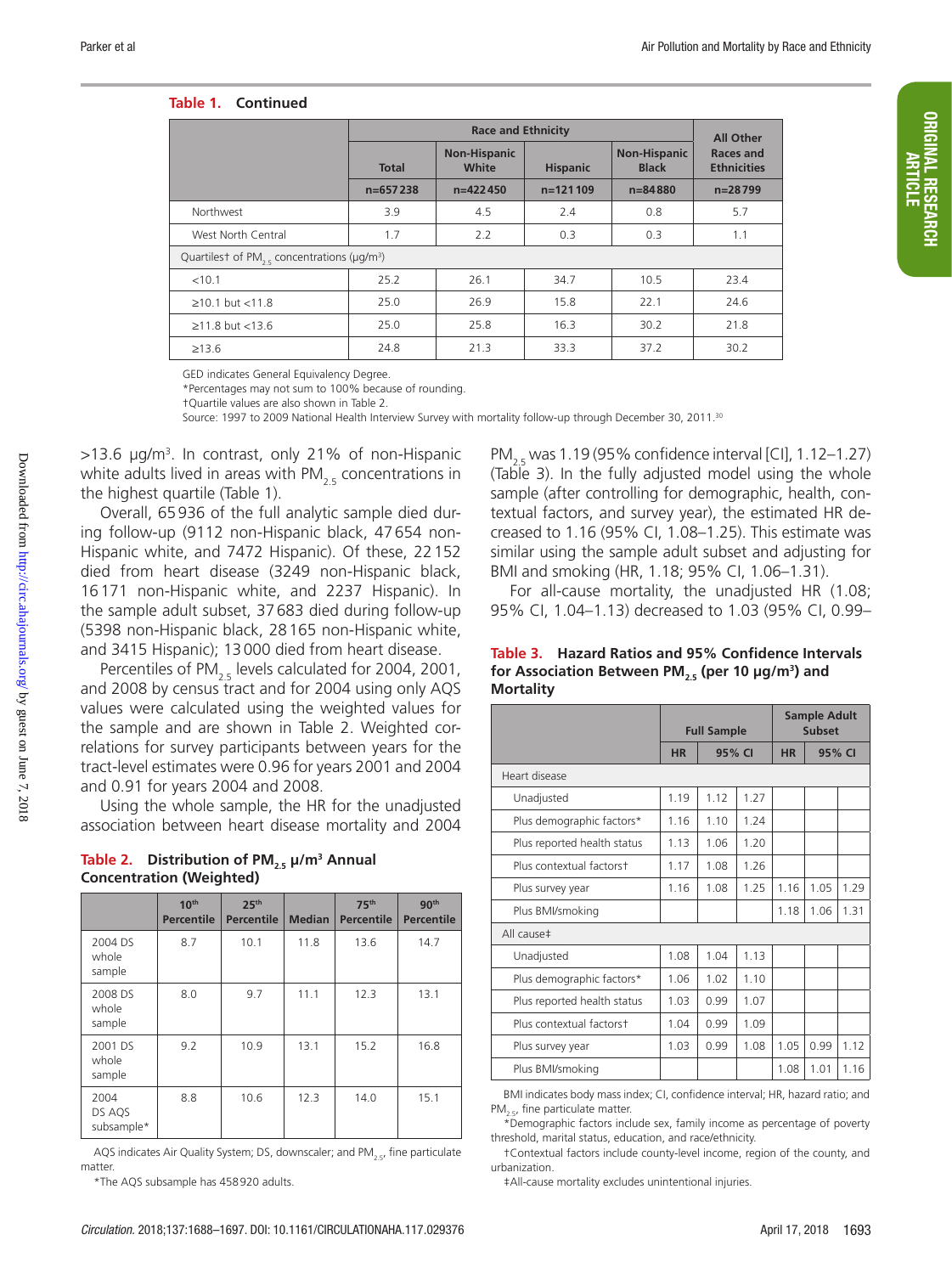1.08) in the fully adjusted model. Controlling for BMI and smoking status using the sample adult subset increased the HR for all-cause mortality slightly (HR, 1.08; 95% CI, 1.01–1.16).

HRs for heart disease and all-cause mortality by race and ethnicity from models with interaction terms for race/ ethnicity and PM<sub>2.5</sub> are shown in Table 4. Although HRs were not identical by race and ethnicity, *P* values for the interaction terms (data not shown) were not statistically significant in these models for the non-Hispanic black and Hispanic groups, indicating insufficient evidence that associations for these groups differ from the association for the non-Hispanic white group. In the models for heart disease, *P* values for the other races and ethnicities group indicated that the relationship for that group differed from that for the non-Hispanic white group.

Using the full sample, the HR for the association between PM<sub>2.5</sub> and ischemic heart disease mortality in the fully adjusted model was 1.13 (95% CI, 1.01–1.26), and the HR for the association between cerebrovascular heart disease mortality and PM<sub>2.5</sub> was 1.15 (95% CI, 0.97–1.37) (data not shown). In fully adjusted models with interaction terms for race/ethnicity and PM<sub>2.5</sub>, interaction terms were not significant (data not shown).

## **Sensitivity Analysis**

In sensitivity analyses, HR estimates for the models using age as the time scale were close to those presented using time since interview (data not shown) and did not lead to different conclusions. HR estimates using 5-year strata in place of 10-year strata were similar. For example, in the full sample with full adjustment, the HR for heart disease death was 1.18 (95% CI, 1.10–1.26), and in the sample adults subset with full adjustment,

including adjustment for BMI and smoking, the HR for heart disease death was 1.21 (95% CI, 1.09–1.34); interactions by race and ethnicity were not significant.

Sensitivity analyses for the PM $_{2.5}$  measure were robust to other years of PM<sub>2.5</sub> estimates and to using the modeled versus monitored air data among the 458920 respondents in locations with AQS county-level data (Table 5). In the full sample, with full adjustment, using the quartiles of PM<sub>2.5</sub> shown in Tables 1 and 2 rather than the continuous variable led to the following HR for heart disease death for the second, third, and fourth quartiles, respectively, compared to the first: 1.04 (0.98–3.04), 1.07 (1.02–3.05), and 1.09 (1.14–3.11).

Finally, HR estimates from full models fit to the full sample for all-cause mortality, without excluding unintentional injuries, were nearly identical (data not shown).

## **DISCUSSION**

Our findings suggest a positive relationship between  $PM_{25}$  and heart disease mortality using a large, nationally representative sample of US adults. Overall, the risk of heart disease mortality increases ≈16% for each 10-U increase in PM<sub>2.5</sub> concentration. Estimates were generally robust to covariate adjustment, including adjustment for demographic factors, reported health status, urbanization, and region of the county. Further adjustment for BMI and smoking status at baseline had minimal impact on the HR estimate.

Consistent with other studies that have documented disparities in exposures, $19-21$  we showed that the distribution of PM<sub>2.5</sub> by quartile differed by race/ethnicity (Table 1). More than one-third of Hispanic adults live in areas

|                                 | <b>Full Sample*</b> |      | Sample Adult Subset* |                     |      | <b>Sample Adult Subsett</b> |        |      |      |
|---------------------------------|---------------------|------|----------------------|---------------------|------|-----------------------------|--------|------|------|
|                                 | <b>HR</b>           |      | 95% CI               | <b>HR</b><br>95% CI |      | <b>HR</b>                   | 95% CI |      |      |
| Heart disease                   |                     |      |                      |                     |      |                             |        |      |      |
| Non-Hispanic white              | 1.21                | 1.11 | 1.32                 | 1.19                | 1.06 | 1.33                        | 1.20   | 1.07 | 1.35 |
| Hispanic                        | 1.07                | 0.91 | 1.25                 | 1.17                | 0.92 | 1.48                        | 1.23   | 0.97 | 1.56 |
| Non-Hispanic black              | 1.08                | 0.89 | 1.32                 | 1.06                | 0.80 | 1.40                        | 1.03   | 0.78 | 1.36 |
| All other races and ethnicities | 0.81                | 0.57 | 1.15                 | 0.96                | 0.58 | 1.58                        | 0.98   | 0.59 | 1.61 |
| All cause‡                      |                     |      |                      |                     |      |                             |        |      |      |
| Non-Hispanic white              | 1.05                | 1.00 | 1.11                 | 1.06                | 0.98 | 1.14                        | 1.09   | 1.01 | 1.17 |
| Hispanic                        | 0.97                | 0.88 | 1.06                 | 1.01                | 0.89 | 1.15                        | 1.09   | 0.95 | 1.24 |
| Non-Hispanic black              | 1.11                | 0.97 | 1.28                 | 1.18                | 0.99 | 1.41                        | 1.14   | 0.94 | 1.37 |
| All other races and ethnicities | 0.89                | 0.70 | 1.13                 | 0.89                | 0.63 | 1.26                        | 0.93   | 0.66 | 1.30 |

Table 4. Hazard Ratio and 95% Confidence Interval for Association Between PM<sub>2.5</sub> (per 10 µg/m<sup>3</sup>) **and Mortality by Race and Ethnicity**

BMI indicates body mass index; CI, confidence interval; HR, hazard ratio; and PM<sub>25</sub>, fine particulate matter.

\*Model includes interaction term for PM<sub>2.5</sub> and race/ethnicity. Adjusted for sex, family income as percentage of poverty threshold, marital status, education, county-level income, region of the county, urbanization, and survey year.

†Also adjusted for BMI and smoking.

‡All-cause mortality excludes unintentional injuries.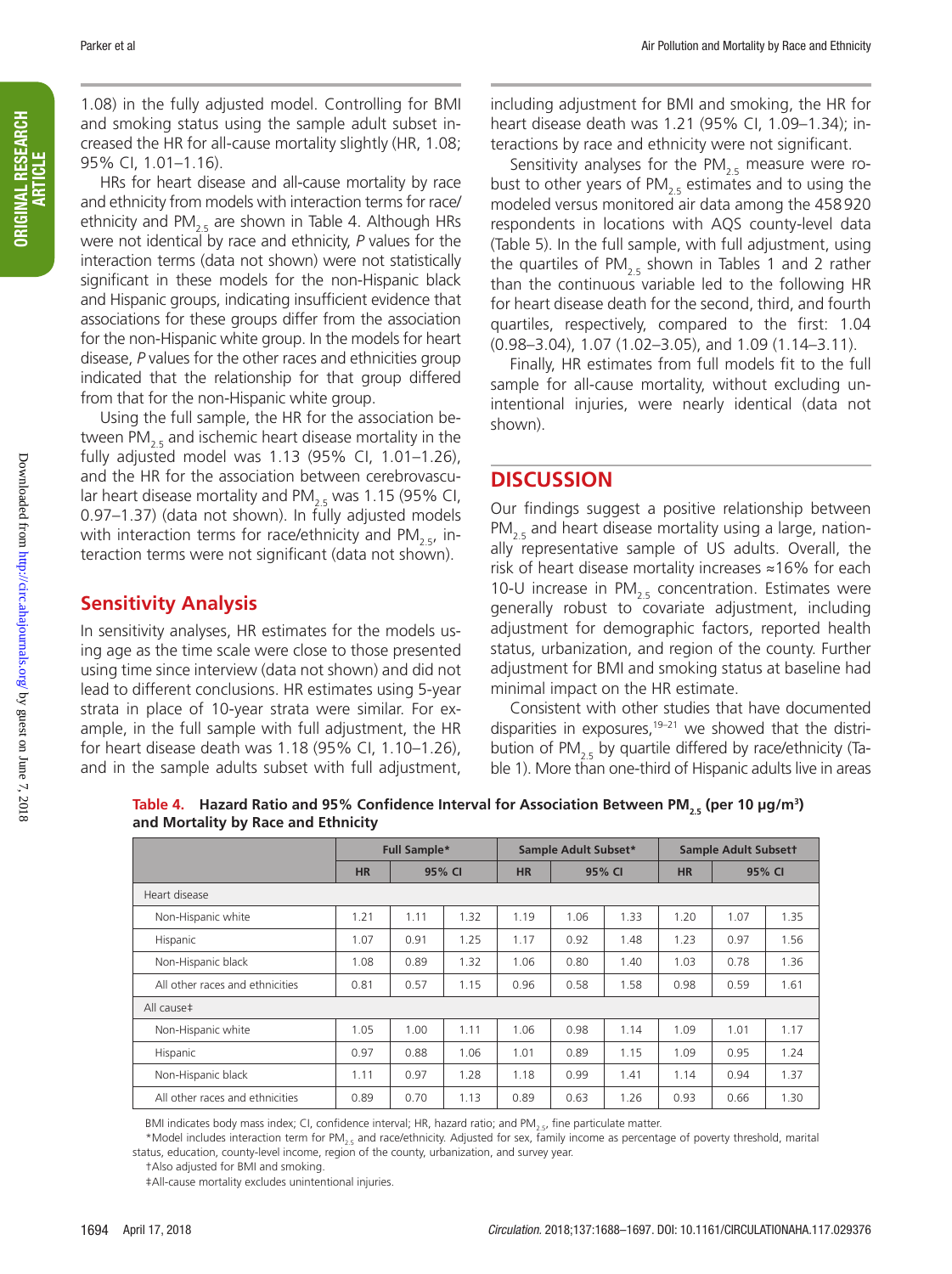**Table 5. Hazard Ratios and 95% Confidence Intervals**  for Association Between PM<sub>2.5</sub> (per 10 U) and Mortality **Using Alternative Exposure Measures**

|                                                                             | All<br><b>HR</b><br>95% CI |      |      |
|-----------------------------------------------------------------------------|----------------------------|------|------|
|                                                                             |                            |      |      |
| Heart disease                                                               |                            |      |      |
| Adjusted model* using 2001 PM <sub>3 er</sub> full sample                   | 1.15                       | 1.06 | 1.25 |
| Adjusted model using 2008 PM <sub>25</sub> , full sample                    | 1.15                       | 1.01 | 1.32 |
| Adjusted model using 2004 AQS data, full<br>sample in places with AQS datat | 1.17                       | 1.06 | 1.28 |
| All cause‡                                                                  |                            |      |      |
| Adjusted model using 2001 PM <sub>3 c</sub> , full sample                   | 1.02                       | 0.98 | 1.06 |
| Adjusted model using 2008 PM <sub>25</sub> , full sample                    |                            | 0.96 | 1.08 |
| Adjusted model using 2004 AQS data, full<br>sample in places with AQS datat | 1.00                       | 1.00 | 1.01 |

AQS indicates Air Quality System; CI, confidence interval; HR, hazard ratio; and  $PM_{2.5}$ , fine particulate matter.

\*Adjusted for sex, family income as percentage of poverty threshold, marital status, education, reported health status, race/ethnicity, county-level income, region of the county, urbanization, and survey year.

†AQS sample size is 458920.

‡All-cause mortality excludes unintentional injuries.

in the lowest quartile of PM<sub>2.5</sub> levels, whereas only ≈10% of non-Hispanic black adults are in these lower exposure areas. However, both of these groups are overrepresented in the top quartile of exposure. These differences may be related to patterns of urbanization and region.

We found no statistically significant evidence that associations between PM<sub>2.5</sub> and heart disease mortality differ for Hispanic and non-Hispanic black adults compared with non-Hispanic white adults. In other words, the interaction terms for  $PM_{2.5}$  with Hispanic and non-Hispanic blacks in the models were not statistically significant at the 0.05 level. Although not statistically significant, some HR estimates between non-Hispanic black and non-Hispanic white adults differed by >10%. Although this study included >120000 Hispanic and ≈85000 non-Hispanic black adults, the survey design only sampled from ≈350 to 430 locations during each sample design. In addition to increasing the design effect, the clustering limits the exposure variation and geographic residential differences among groups. Although we controlled for many factors that could affect differences in the mortality-PM<sub>2.5</sub> relationships, other factors not examined here may affect race and ethnicity differences in these associations. We did not examine effect modification by including interaction terms for factors other than race/ethnicity, such as other environmental factors (eg, temperature and ozone), socioeconomic status, occupation, BMI, or diagnosed diabetes mellitus, which, if present, could affect our inferences. Additionally, factors may be related to the mortality linkage that affects race/ethnicity-specific comparisons; linkages for Hispanics, for example, may be incomplete because of missing linkage information.50,51

Unlike the study by Di and colleagues<sup>28</sup> that reported stronger relationships for the risk of death and PM<sub>2.5</sub> for Hispanic and non-Hispanic black Medicare beneficiaries, we found no statistically significant differences in the association between all-cause mortality and PM<sub>2.5</sub> among these groups. In addition to the much smaller size of our study, we examined adults ≥25 years of age, not just Medicare beneficiaries.

The associations between  $PM_{2.5}$  and mortality reported in our study are similar to those reported by earlier studies. A review by Hoek and colleagues<sup>10</sup> reported a pooled increased risk of 11% for cardiovascular mortality, albeit with heterogeneity among the studies. The same study reported a pooled risk 6% per 10-U increase in  $PM<sub>2.5</sub>$  for overall mortality, which is slightly higher than the 3% we report for overall mortality for the fully adjusted model using the full sample, although the CI includes 1.0. The pooled risk of 6% is slightly lower than the 8% we report for the fully adjusted model, with additional adjustment for BMI and smoking, using the sample adult subset.

We relied on a single year of pollution concentration estimates assigned at the census tract level for our main inferences. However, consistent with a recent analysis of the Nurse's Health Study,<sup>12</sup> our results were robust when limited to participants close to an air monitor; they were also robust using estimates from other years. The high correlations of tract-level PM<sub>2.5</sub> across years suggest that relative exposures among locations were similar over time.

In summary, we find no differential association between particulate pollution and heart disease mortality for Hispanic and non-Hispanic black adults compared with non-Hispanic white adults in the United States using a large, nationally representative sample. Overall associations (and those for non-Hispanic white adults) are comparable to those reported in other studies. These findings provide additional support for the application of findings from studies using largely non-Hispanic white cohorts to policies targeted to the general US population.

#### **ARTICLE INFORMATION**

Received May 8, 2017; accepted November 22, 2017.

#### **Acknowledgments**

The authors thank Dr Alan Simon for his assistance with the identification of *International Classification of Diseases* codes for this analysis. Centers for Disease Control and Prevention Disclaimer: The findings and conclusions in this paper are those of the author(s) and do not necessarily represent the official position of the National Center for Health Statistics, Centers for Disease Control and Prevention, or the National Center for Environmental Health.

#### **Correspondence**

Jennifer D. Parker, PhD, National Center for Health Statistics/Centers for Disease Control and Prevention, 3311 Toledo Rd, Hyattsville, MD 20782. E-mail [jdparker@cdc.gov](mailto:﻿jdparker@cdc.gov﻿)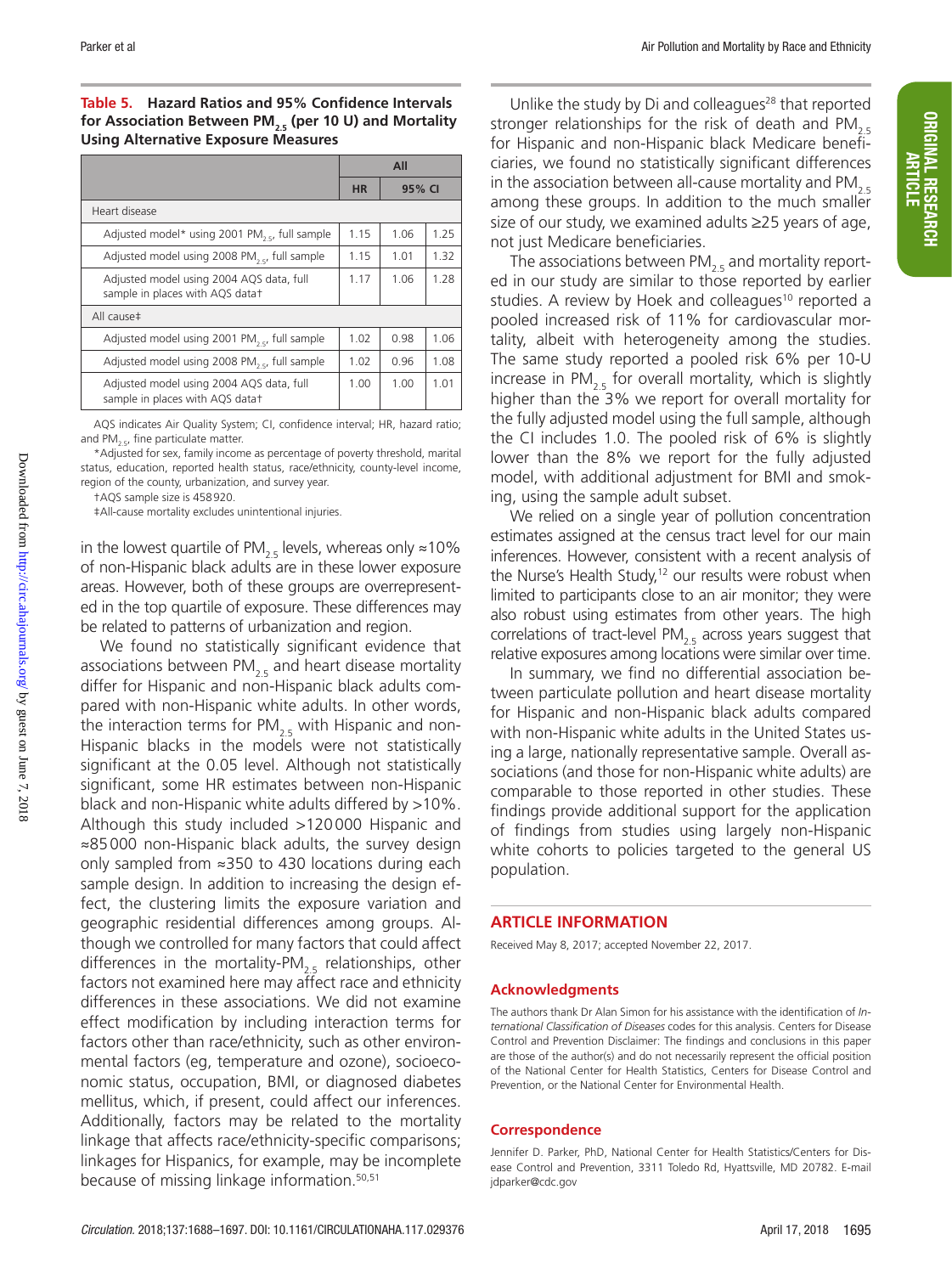#### **Affiliations**

National Center for Health Statistics, Centers for Disease Control and Prevention, Hyattsville, MD (J.D.P., N.K.). National Center for Environmental Health, Centers for Disease Control and Prevention, Atlanta, GA (A.V.).

#### **Sources of Funding**

All authors are Centers for Disease Control and Prevention employees, and no additional funding was used for this analysis.

#### **Disclosures**

None.

#### **REFERENCES**

- 1. Dockery DW, Pope CA III, Xu X, Spengler JD, Ware JH, Fay ME, Ferris BG Jr, Speizer FE. An association between air pollution and mortality in six U.S. cities. *N Engl J Med*. 1993;329:1753–1759. doi: 10.1056/ NEJM199312093292401.
- 2. Pope CA III, Thun MJ, Namboodiri MM, Dockery DW, Evans JS, Speizer FE, Heath CW Jr. Particulate air pollution as a predictor of mortality in a prospective study of U.S. adults. *Am J Respir Crit Care Med*. 1995;151(3 pt 1):669–674. doi: 10.1164/ajrccm/151.3\_Pt\_1.669.
- 3. Laden F, Schwartz J, Speizer FE, Dockery DW. Reduction in fine particulate air pollution and mortality: extended follow-up of the Harvard Six Cities study. *Am J Respir Crit Care Med*. 2006;173:667–672. doi: 10.1164/ rccm.200503-443OC.
- 4. Lepeule J, Laden F, Dockery D, Schwartz J. Chronic exposure to fine particles and mortality: an extended follow-up of the Harvard Six Cities study from 1974 to 2009. *Environ Health Perspect*. 2012;120:965–970. doi: 10.1289/ehp.1104660.
- 5. Krewski D, Burnett R, Jerrett M, Pope CA, Rainham D, Calle E, Thurston G, Thun M. Mortality and long-term exposure to ambient air pollution: ongoing analyses based on the American Cancer Society cohort. *J Toxicol Environ Health A*. 2005;68:1093–1109. doi: 10.1080/15287390590935941.
- 6. Thurston GD, Burnett RT, Turner MC, Shi Y, Krewski D, Lall R, Ito K, Jerrett M, Gapstur SM, Diver WR, Pope CA. Ischemic heart disease mortality and long-term exposure to source-related components of U.S. fine particle air pollution. *Environ Health Perspect*. 2016;124:785–794. doi: 10.1289/ ehp.1509777.
- 7. Pope CA III, Turner MC, Burnett RT, Jerrett M, Gapstur SM, Diver WR, Krewski D, Brook RD. Relationships between fine particulate air pollution, cardiometabolic disorders, and cardiovascular mortality. *Circ Res*. 2015;116:108–115. doi: 10.1161/CIRCRESAHA.116.305060.
- 8. Pope CA III, Burnett RT, Thun MJ, Calle EE, Krewski D, Ito K, Thurston GD. Lung cancer, cardiopulmonary mortality, and long-term exposure to fine particulate air pollution. *JAMA*. 2002;287:1132–1141.
- 9. Pope CA III, Burnett RT, Turner MC, Cohen A, Krewski D, Jerrett M, Gapstur SM, Thun MJ. Lung cancer and cardiovascular disease mortality associated with ambient air pollution and cigarette smoke: shape of the exposureresponse relationships. *Environ Health Perspect*. 2011;119:1616–1621. doi: 10.1289/ehp.1103639.
- 10. Hoek G, Krishnan RM, Beelen R, Peters A, Ostro B, Brunekreef B, Kaufman JD. Long-term air pollution exposure and cardio-respiratory mortality: a review. *Environ Health*. 2013;12:43. doi: 10.1186/1476-069X-12-43.
- 11. Puett RC, Hart JE, Suh H, Mittleman M, Laden F. Particulate matter exposures, mortality, and cardiovascular disease in the health professionals follow-up study. *Environ Health Perspect*. 2011;119:1130–1135. doi: 10.1289/ehp.1002921.
- 12. Puett RC, Hart JE, Yanosky JD, Paciorek C, Schwartz J, Suh H, Speizer FE, Laden F. Chronic fine and coarse particulate exposure, mortality, and coronary heart disease in the Nurses' Health Study. *Environ Health Perspect*. 2009;117:1697–1701. doi: 10.1289/ehp.0900572.
- 13. Puett RC, Schwartz J, Hart JE, Yanosky JD, Speizer FE, Suh H, Paciorek CJ, Neas LM, Laden F. Chronic particulate exposure, mortality, and coronary heart disease in the nurses' health study. *Am J Epidemiol*. 2008;168:1161– 1168. doi: 10.1093/aje/kwn232.
- 14. Hart JE, Liao X, Hong B, Puett RC, Yanosky JD, Suh H, Kioumourtzoglou MA, Spiegelman D, Laden F. The association of long-term exposure to PM2.5 on all-cause mortality in the Nurses' Health Study and the im-

pact of measurement-error correction. *Environ Health*. 2015;14:38. doi: 10.1186/s12940-015-0027-6.

- 15. Miller KA, Siscovick DS, Sheppard L, Shepherd K, Sullivan JH, Anderson GL, Kaufman JD. Long-term exposure to air pollution and incidence of cardiovascular events in women. *N Engl J Med*. 2007;356:447–458. doi: 10.1056/NEJMoa054409.
- 16. Ostro B, Hu J, Goldberg D, Reynolds P, Hertz A, Bernstein L, Kleeman MJ. Associations of mortality with long-term exposures to fine and ultrafine particles, species and sources: results from the California Teachers Study Cohort. *Environ Health Perspect*. 2015;123:549–556. doi: 10.1289/ehp.1408565.
- 17. Ostro B. Assessing long-term exposure in the California Teachers Study. *Environ Health Perspect*. 2011;119:549–556.
- 18. Brook RD, Rajagopalan S, Pope CA III, Brook JR, Bhatnagar A, Diez-Roux AV, Holguin F, Hong Y, Luepker RV, Mittleman MA, Peters A, Siscovick D, Smith SC Jr, Whitsel L, Kaufman JD; American Heart Association Council on Epidemiology and Prevention, Council on the Kidney in Cardiovascular Disease, and Council on Nutrition, Physical Activity and Metabolism. Particulate matter air pollution and cardiovascular disease: an update to the scientific statement from the American Heart Association. *Circulation*. 2010;121:2331–2378. doi: 10.1161/CIR.0b013e3181dbece1.
- 19. Miranda ML, Edwards SE, Keating MH, Paul CJ. Making the environmental justice grade: the relative burden of air pollution exposure in the United States. *Int J Environ Res Public Health*. 2011;8:1755–1771. doi: 10.3390/ijerph8061755.
- 20. Gray SC, Edwards SE, Miranda ML. Race, socioeconomic status, and air pollution exposure in North Carolina. *Environ Res*. 2013;126:152–158. doi: 10.1016/j.envres.2013.06.005.
- 21. Bravo MA, Anthopolos R, Bell ML, Miranda ML. Racial isolation and exposure to airborne particulate matter and ozone in understudied US populations: environmental justice applications of downscaled numerical model output. *Environ Int*. 2016;92‒93:247–255. doi: 10.1016/j.envint.2016.04.008.
- 22. Parker JD, Kravets N, Nachman K, Sapkota A. Linkage of the 1999–2008 National Health and Nutrition Examination Surveys to traffic indicators from the National Highway Planning Network. *Natl Health Stat Report*. Hyattsville, MD: National Center for Health Statistics; April 2, 2012.
- 23. Ogden CL, Carroll MD, Fryar CD, Flegal KM. Prevalence of obesity among adults and youth: United States, 2011–2014. *NCHS data brief, no 219*. Hyattsville, MD: National Center for Health Statistics; November 2015.
- 24. Beckles GL, Chou CF. Disparities in the prevalence of diagnosed diabetes: United States, 1999-2002 and 2011-2014. *MMWR Morb Mortal Wkly Rep*. 2016;65:1265–1269. doi: 10.15585/mmwr.mm6545a4.
- 25. Yoon SS, Fryar CD, Carroll MD. Hypertension prevalence and control among adults: United States, 2011–2014. *NCHS data brief, no 220*. Hyattsville, MD: National Center for Health Statistics; November 2015.
- 26. National Center for Health Statistics. *Health, United States, 2015: With Special Feature on Racial and Ethnic Health Disparities*. Hyattsville, MD: National Center for Health Statistics; May 2016. https://www.cdc.gov/ nchs/data/hus/hus15.pdf. Accessed November 27, 2017.
- 27. Murphy SL, Kochanek KD, Xu JQ, Arias E. Mortality in the United States, 2014. *NCHS data brief, no 229*. Hyattsville, MD: National Center for Health Statistics; December 2015.
- 28. Di Q, Wang Y, Zanobetti A, Wang Y, Koutrakis P, Choirat C, Dominici F, Schwartz JD. Air pollution and mortality in the Medicare population. *N Engl J Med*. 2017;376:2513–2522. doi: 10.1056/NEJMoa1702747.
- 29. Morello-Frosch R, Zuk M, Jerrett M, Shamasunder B, Kyle AD. Understanding the cumulative impacts of inequalities in environmental health: implications for policy. *Health Aff (Millwood)*. 2011;30:879–887. doi: 10.1377/hlthaff.2011.0153.
- 30. National Center for Health Statistics. NCHS data linked to NDI mortality files. https://www.cdc.gov/nchs/data-linkage/mortality.htm. Accessed November 27, 2017.
- 31. National Center for Health Statistics. NCHS Research Data Center. https:// www.cdc.gov/rdc/index.htm. Accessed November 27, 2017.
- 32. National Center for Environmental Health. Outdoor air: monitor + model air data. https://ephtracking.cdc.gov/showAirData. Accessed November 27, 2017.
- 33. Parsons VL, Moriarity C, Jonas K. Moore TF, Davis KE, Tompkins L. Design and estimation for the National Health Interview Survey, 2006–2015. National Center for Health Statistics. *Vital Health Stat.* 2014;2:165.
- 34. National Center for Health Statistics. National Health Interview Survey. https://www.cdc.gov/nchs/nhis/index.htm. Accessed November 27, 2017.
- 35. Vaidyanathan A, Dimmick WF, Kegler SR, Qualters JR. Statistical air quality predictions for public health surveillance: evaluation and generation of county level metrics of PM2.5 for the environmental public health tracking network. *Int J Health Geogr*. 2013;12:12. doi: 10.1186/1476-072X-12-12.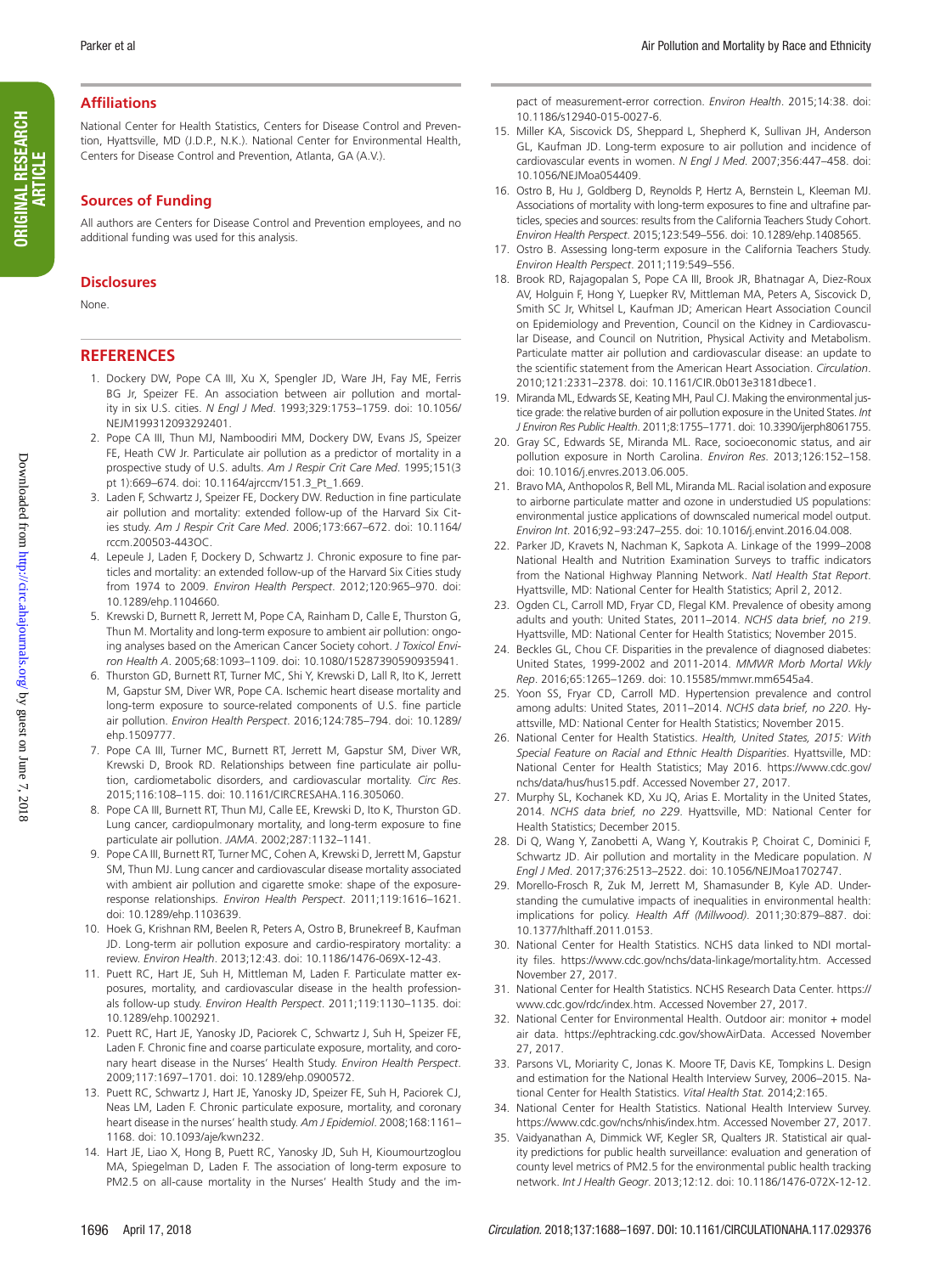ORIGINAL RESEARCH ARTICLE

**ORIGINAL RESEARCH** 

- 36. Boothe V, Dimmick WF, Talbot TO. Relating air quality and environmental public health tracking data. In: Aral MM, Brebbia CA, Maslia ML, Sinks T, eds. *Environmental Exposure and Health. Vol 45*. Southampton, UK: Essex Institute Transactions on Ecology and the Environment; 2005;85:43–52.
- 37. US EPA. Air Quality System (AQS) Data Mart. https://aqs.epa.gov/aqsweb/ documents/data\_mart\_welcome.html. Accessed November 27, 2017.
- 38. Berrocal VJ, Gelfand AE, Holland DM. Space-time data fusion under error in computer model output: an application to modeling air quality. *Biometrics*. 2012;68:837–848. doi: 10.1111/j.1541-0420.2011.01725.x.
- 39. Berrocal VJ, Gelfand AE, Holland DM. A bivariate space-time downscaler under space and time misalignment. *Ann Appl Stat*. 2010;4:1942–1975.
- 40. Berrocal VJ, Gelfand AE, Holland DM. A spatio-temporal downscaler for output from numerical models. *J Agric Biol Environ Stat*. 2010;15:176– 197. doi: 10.1007/s13253-009-0004-z.
- 41. Heaton M, Holland DM, Leininger T. *User's Manual for Downscaler Fusion Software (TIP #12–017, Data).* Washington, DC: U.S. Environmental Protection Agency; 2012. EPA/600/C-12/002.
- 42. National Center for Health Statistics. NCHS Surveys 2011 Linked Mortality Files Public-Use Data Dictionary. http://www.cdc.gov/nchs/data/datalinkage/public\_use\_data\_dictionary\_11\_17\_2015.pdf. Accessed November 27, 2017.
- 43. Schenker N, Raghunathan TE, Chiu PL, Makuc DM, Zhang G, Cohen AJ. Multiple imputation of missing income data in the National Health Interview Survey. *J Am Stat Assoc*. 2006;101:924–933.
- 44. National Center for Health Statistics. Urban Rural Classification Scheme for Counties. http://www.cdc.gov/nchs/data\_access/urban\_rural.htm. Accessed November 27, 2017.
- 45. National Centers for Environmental Information. U.S. Climate Regions. http:// www.ncdc.noaa.gov/monitoring-references/maps/us-climate-regions.php. Accessed November 27, 2017.
- 46. Pencina MJ, Larson MG, D'Agostino RB. Choice of time scale and its effect on significance of predictors in longitudinal studies. *Stat Med*. 2007;26:1343–1359. doi: 10.1002/sim.2699.
- 47. Korn EL, Graubard BI, Midthune D. Time-to-event analysis of longitudinal follow-up of a survey: choice of the time-scale. *Am J Epidemiol*. 1997;145:72–80.
- 48. Schwartz J, Laden F, Zanobetti A. The concentration-response relation between PM(2.5) and daily deaths. *Environ Health Perspect*. 2002;110:1025– 1029.
- 49. Judson DH, Parker JD, Larsen MD. *Adjusting sample weights for linkage-eligibility using SUDAAN*. Hyattsville, MD: National Center for Health Statistics; 2013. http://www.cdc.gov/nchs/data/datalinkage/adjusting\_sample\_weights\_ for\_linkage\_eligibility\_using\_sudaan.pdf. Accessed November 27, 2017.
- 50. Miller EA, McCarty FA, Parker JD. Racial and ethnic differences in a linkage with the National Death Index. *Ethn Dis*. 2017;27:77–84. doi: 10.18865/ ed.27.2.77.
- 51. Lariscy JT. Differential record linkage by Hispanic ethnicity and age in linked mortality studies: implications for the epidemiologic paradox. *J Aging Health*. 2011;23:1263–1284. doi: 10.1177/0898264311421369.